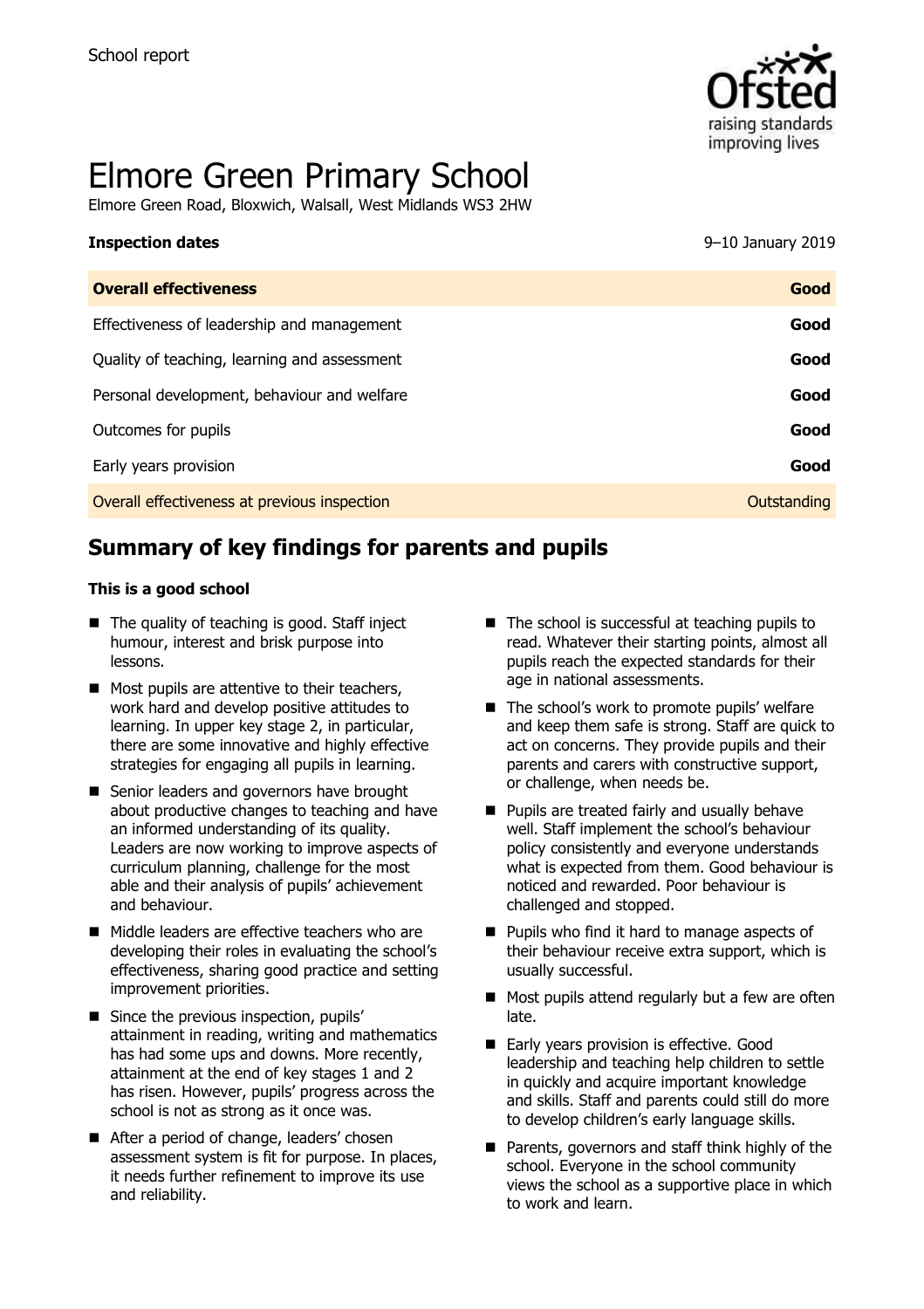

# **Full report**

#### **What does the school need to do to improve further?**

- **IMPROVE THE 11 Improve teaching and learning and increase pupils' progress across the school by:** 
	- refining curriculum planning and the use of assessment so that teaching makes the most of what pupils already know
	- maximising opportunities to improve children's early language skills when they first start school
	- raising expectations of what the most able pupils can achieve
	- making sure staff see and learn from the most effective practice in the school.
- Strengthen leadership and management by:
	- expanding the roles of middle leaders so that they are more involved in evaluating and developing the school's work
	- improving leaders' analysis of information about pupils' behaviour and achievement in order to spot patterns, challenge poor punctuality and plan for improvement.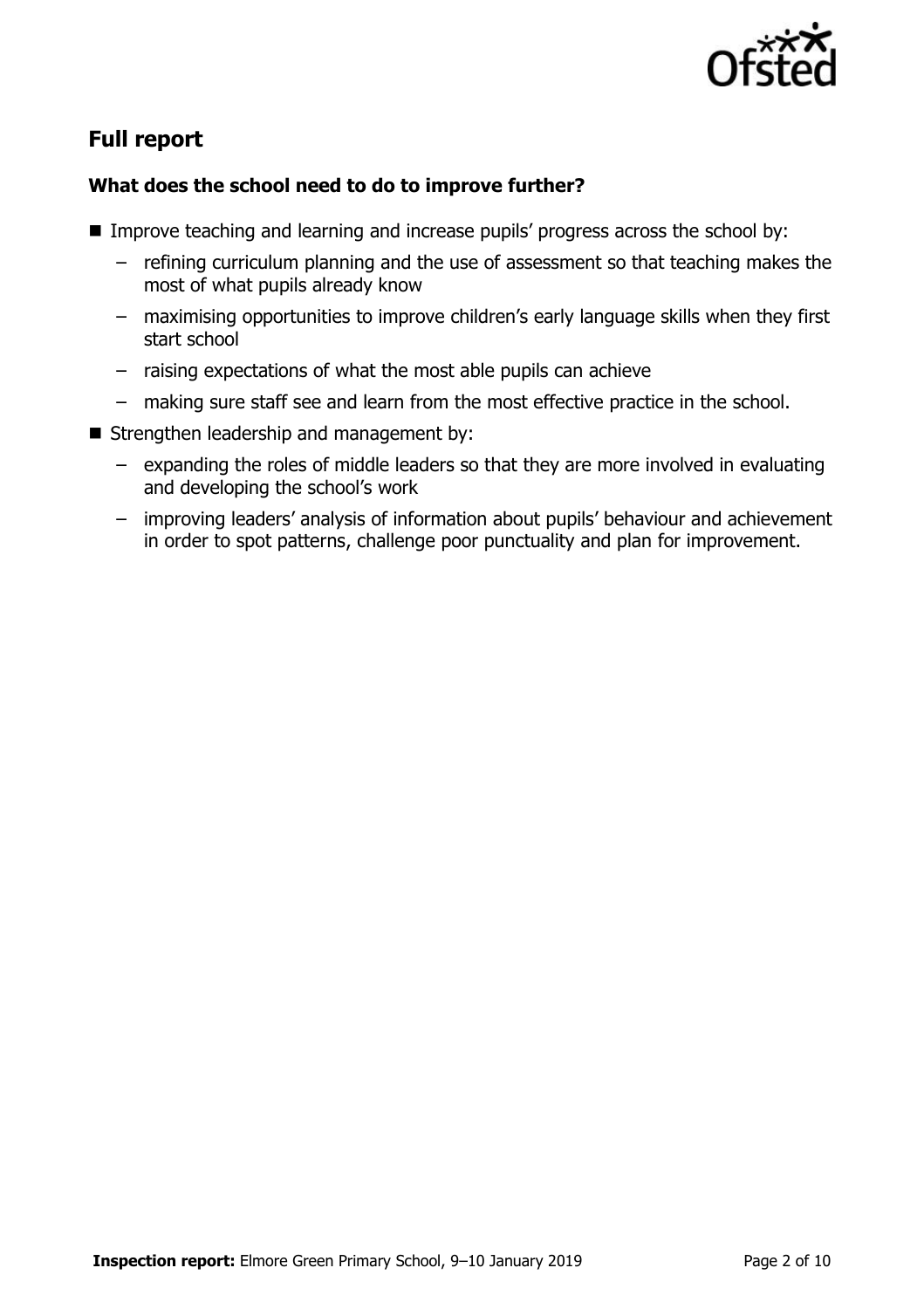

# **Inspection judgements**

#### **Effectiveness of leadership and management Good**

- The headteacher and other leaders have an informed understanding of the school's current performance. They ensure that pupils are taught well, are treated fairly, are kept safe and feel valued.
- **Following the previous inspection, when the school was judged to be outstanding, the** school's leaders took their eye off school improvement. They did not pay enough attention to national changes to assessment and the curriculum and, consequently, pupils' progress and attainment slipped. More recently, the school has caught up with current practice and attainment has risen. Currently, Elmore Green Primary is a good school with aspects that need further work if it is to regain its outstanding status.
- Morale in the school is high and good teamwork is apparent. Senior and middle leaders inspire trust, provide supportive leadership and keep staff up to date with training. The headteacher and assistant headteacher are on the ball and ambitious for the school's future. Effective subject leaders are in tune with their subjects and give helpful guidance to staff. Their role in evaluating the school's effectiveness and setting priorities for improvement has been underdeveloped in recent years. This is now starting to change.
- The school provides an appropriate curriculum and several after-school activities. Each week, pupils learn new things in different subjects. Some of the work they produce, notably in art, is high quality and indicative of a well-planned programme of study. Having said this, in some subjects such as design and technology and music, the school's long-term plans are vague. These plans do not set out clear expectations of how new teaching should build progressively and securely on previous teaching. Consequently, different staff interpret the plans in different ways. Individual lessons are engaging and purposeful, but staff sometimes lose sight of the long-term goals for pupils' learning.
- Specific funds such as physical education and sport money and the pupil premium are spent in line with their intended purposes. Leaders know how these funds are spent and have plenty of anecdotal feedback about how they have improved provision and outcomes for pupils. However, until recently, they have not routinely analysed the details in order to identify trends or patterns in pupils' achievement.
- The school makes sure pupils understand the difference between right and wrong and staff teach pupils about the dangers of prejudice and ignorance. An annual Remembrance event is a significant part of the school's tradition and identity. It serves to remind pupils about society's shared values and the importance of democracy. Similar messages about standing up for what is right and helping others are reinforced through assemblies and lessons.
- Parents are pleased with the school. About half of all parents entered responses to Ofsted's online questionnaire, Parent View. 97% would recommend the school to others. This positive sentiment was echoed in parents' comments to inspectors during the inspection.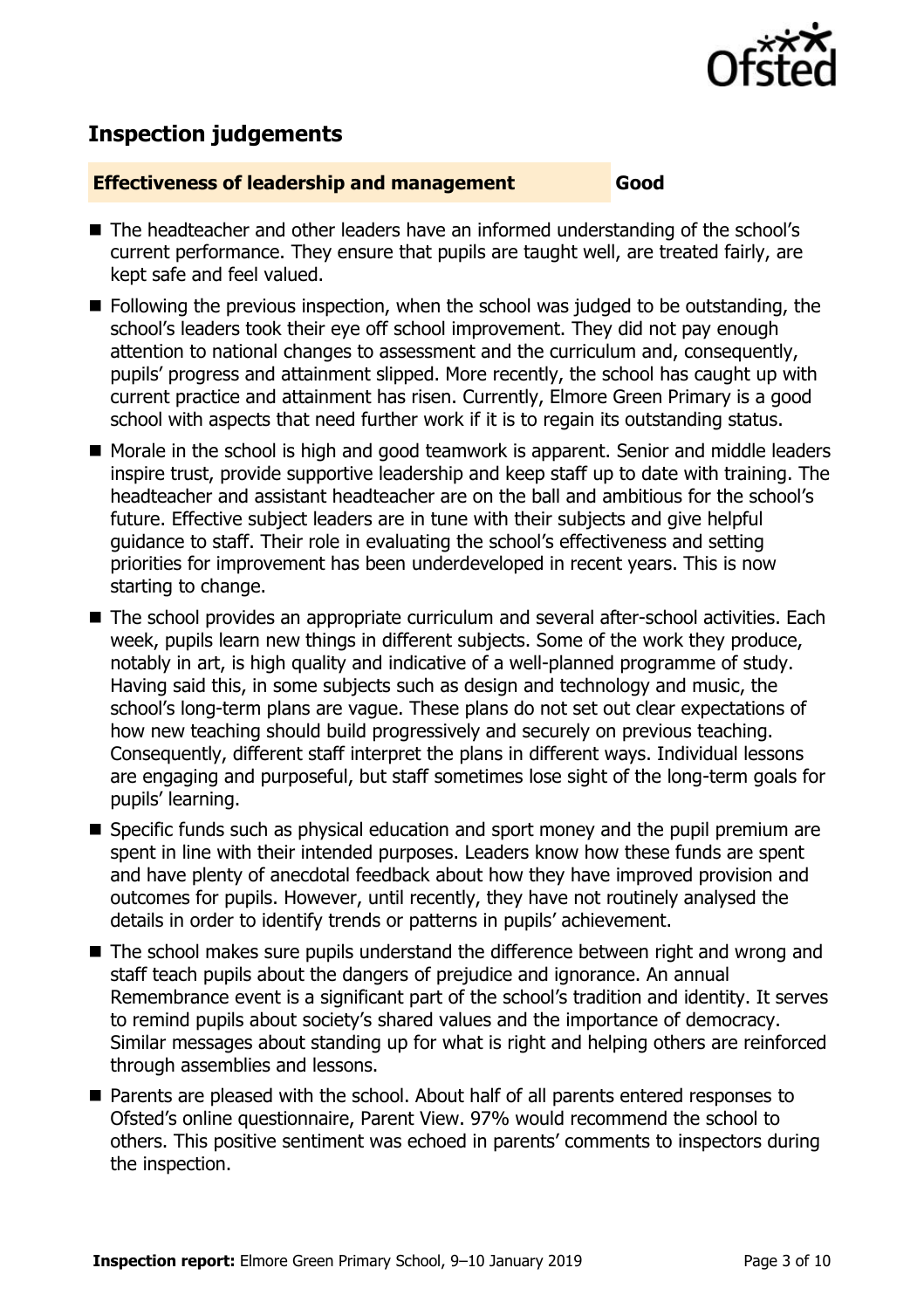

#### **Governance of the school**

Governance is effective. Governors are well informed and bring a range of relevant skills and knowledge to their roles. They have established routines for checking the school's work and are well known to staff and parents. They cross-check reports from the headteacher with information from other sources and provide a healthy level of challenge and support to the school's leadership. Governors know that school improvement stalled after the previous inspection and have realistic ambitions for the future.

#### **Safeguarding**

- The arrangements for safeguarding are effective.
- This aspect of the school's work is consistently strong. Staff know exactly what to do if they have a concern about a pupil's welfare or safety and are quick to act when necessary. All safety concerns are recorded and followed up correctly. Pupils know that adults in school will always listen to and help them if they have a worry or problem.
- All the proper checks on staff and visitors are carried out in line with legal requirements. The school site is kept secure and any accidents that occur during the school day are attended to promptly.
- Staff and governors have received 'Prevent' duty training and are informed about the potential risks in the local area. Through the school's work on equality, staff teach pupils about respect and help them to find out about the wider world. Pupils also learn how to keep themselves safe in different situations, including when using the internet and mobile phones.

#### **Quality of teaching, learning and assessment Good**

- Teaching in all classes is good. In upper key stage 2 it is particularly strong.
- At its most effective, teaching actively engages all pupils, prompting them to contribute, question, challenge and lead aspects of teaching and learning. In several classes, teachers use an approach called ABC which requires pupils to agree with, build upon or challenge a piece of information or other pupils' responses. This simple and consistent routine draws everyone into thought-provoking discussions about learning and makes pupils use what they know to learn more.
- Whatever approach teaching takes, all staff put energy and imagination into their work. In key stage 1, for example, to support pupils' research about animals a member of staff dressed up as a cat and then toured the Year 1 and 2 classes to answer pupils' questions. Elsewhere, lively lower key stage 2 teaching reminded pupils not to get caught by the 'capital letter and punctuation police'. In addition, some staff make innovative use of hand-held technology to share resources, question pupils and provide immediate and bespoke feedback. In these and many other instances, there is good humour, smiles and laughter underpinned by a well-understood work ethic. This typifies the school's approach to teaching and learning.
- Nevertheless, on occasions, some of the brightest pupils are held back when they evidently understand their work and are ready to press on further. Similarly, sometimes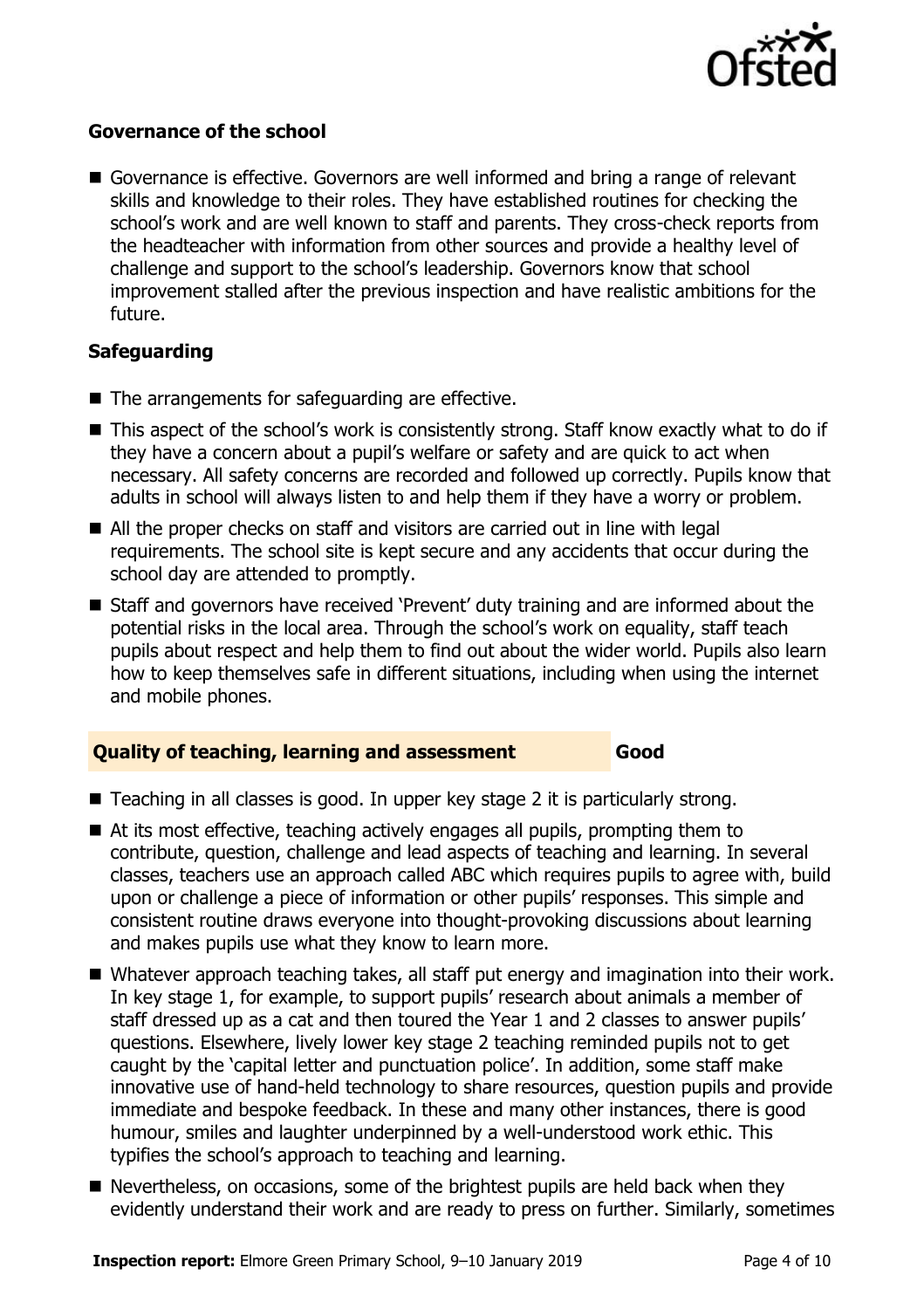

pupils finish their work quickly and then occupy themselves with undemanding tasks. This is not commonplace, but it does happen.

In recent years, the school's approach to assessment has changed several times as staff have tried and then abandoned different systems. Alongside this, the school was slow to adapt when the national curriculum changed in 2014. Consequently, in the years after the previous inspection the quality of teaching slipped because it was either not pitched at the right level or missed out some content. More recently, the school has got back on track. The current assessment system is manageable and is used to make sure most teaching hits the mark. Even so, some staff use it more reliably and efficiently than others. There is scope to increase opportunities for staff to learn from one another.

#### **Personal development, behaviour and welfare Good**

#### **Personal development and welfare**

- The school's work to promote pupils' personal development and welfare is good.
- This is a well-developed feature of the school's work. Pupils who find it hard to cope at school or have difficulties outside of school get attentive support. The school employs a family support worker who is a highly visible presence in school. Through her work, and that of the staff team, pupils and their parents know that the school will act quickly in response to any problems.
- Some pupils carry out jobs, such as helping with playground equipment or acting as a school councillor, and this helps them to learn about responsibility. Each week, staff give out awards to pupils who have demonstrated a particular quality or worked hard. This, and other incentives, teach pupils about the link between effort and success.
- **Pupils say that they feel safe in school and parents agree. Inspection evidence supports** these views.

#### **Behaviour**

- The behaviour of pupils is good. In class, pupils work hard and take pride in their achievements. Outside, on the playground, they make the most of the available space and, while pupils do fall out from time to time, bullying of any sort is rare. In most situations, pupils are friendly, good-humoured and quick to offer a cheery word.
- **Pupils of all ages understand the school's rules and most pupils follow them most of** the time. Staff are quick to spot and praise good behaviour and are equally quick to challenge poor behaviour.
- Some pupils do find it hard to control their feelings and outbursts can occur, both outside and in class. Teachers and teaching assistants manage such situations very well and classroom learning is not disrupted. The school has had cause to exclude pupils, but it is not common practice.
- Almost all pupils attend school regularly and wear full school uniform. A small number of pupils are often late, usually by a few minutes. This poor punctuality is a bad habit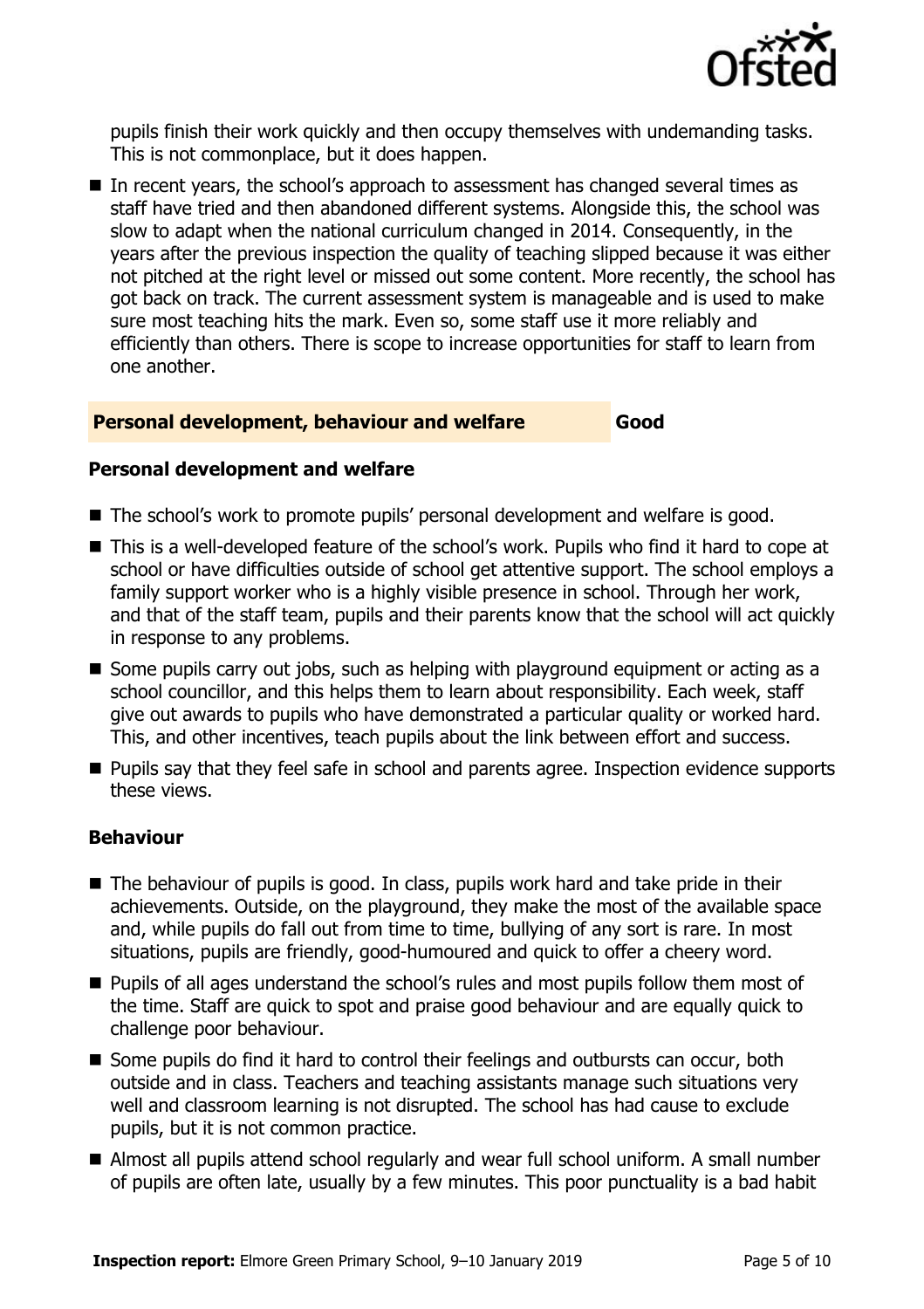

and means they miss the start of lessons.

**Parents and pupils express mainly positive views about behaviour in the school** although pupils say that a few pupils swear or damage school property. This inspection found that staff are alert to this and always record incidents of poor behaviour. However, leaders do not routinely analyse these records to spot any patterns or risk factors.

#### **Outcomes for pupils Good**

- **Pupils make good progress at this school. Since the previous inspection, attainment in** reading, writing and mathematics at the end of key stage 2 has had some ups and downs. However, in 2018, attainment in all three subjects rose and pupils who left at the end of Year 6 were well prepared for secondary school.
- **Pupils do very well with reading. In the Year 1 phonics check, and assessments at the** end of key stages 1 and 2, the proportions of pupils reaching the expected standard for their ages are all above national figures. Attainment in writing and mathematics at the end of key stage 2 is closer to national averages. Given pupils' typically below-average starting points on entry to school, these results present a positive picture of progress across their primary years.
- Recent measures of progress across key stage 2, however, have not been so positive. There are two main reasons for this. First, attainment at the end of key stage 1, particularly in reading and mathematics, is strong and sets a high standard for key stage 2 to follow. Second, the school changed its assessment routines several times in the last few years and this interfered with its reliability and the flow of teaching.
- $\blacksquare$  However, there is no doubt that pupils currently in the school benefit from good teaching and are doing well. Pupils with special educational needs and/or disabilities (SEND) receive some excellent support and, in most cases, respond positively to this. The most able pupils also make good progress overall. In fact, in upper key stage 2, these pupils make strides forward in their learning because teaching routinely gets the very best from them. The progress of disadvantaged pupils is not significantly different to the progress made by other pupils in the school.
- All pupils experience success in subjects other than English and mathematics. In science, art, music and history, for example, pupils produce good-quality work and are proud of their achievements. Nevertheless, there is scope to improve planning for progression in these subjects so that new teaching makes the most of previous learning.

#### **Early years provision Good Good**

- Good leadership ensures that children feel safe and secure when they first start school. Effective teaching encourages children to develop good behaviours and learning habits that set them up well for the years ahead. Classrooms are organised to develop independence, perseverance and creativity. Children enjoy coming to school and learn how to cooperate and get along with one another.
- Most children start in the Reception Year with levels of knowledge, skill and experience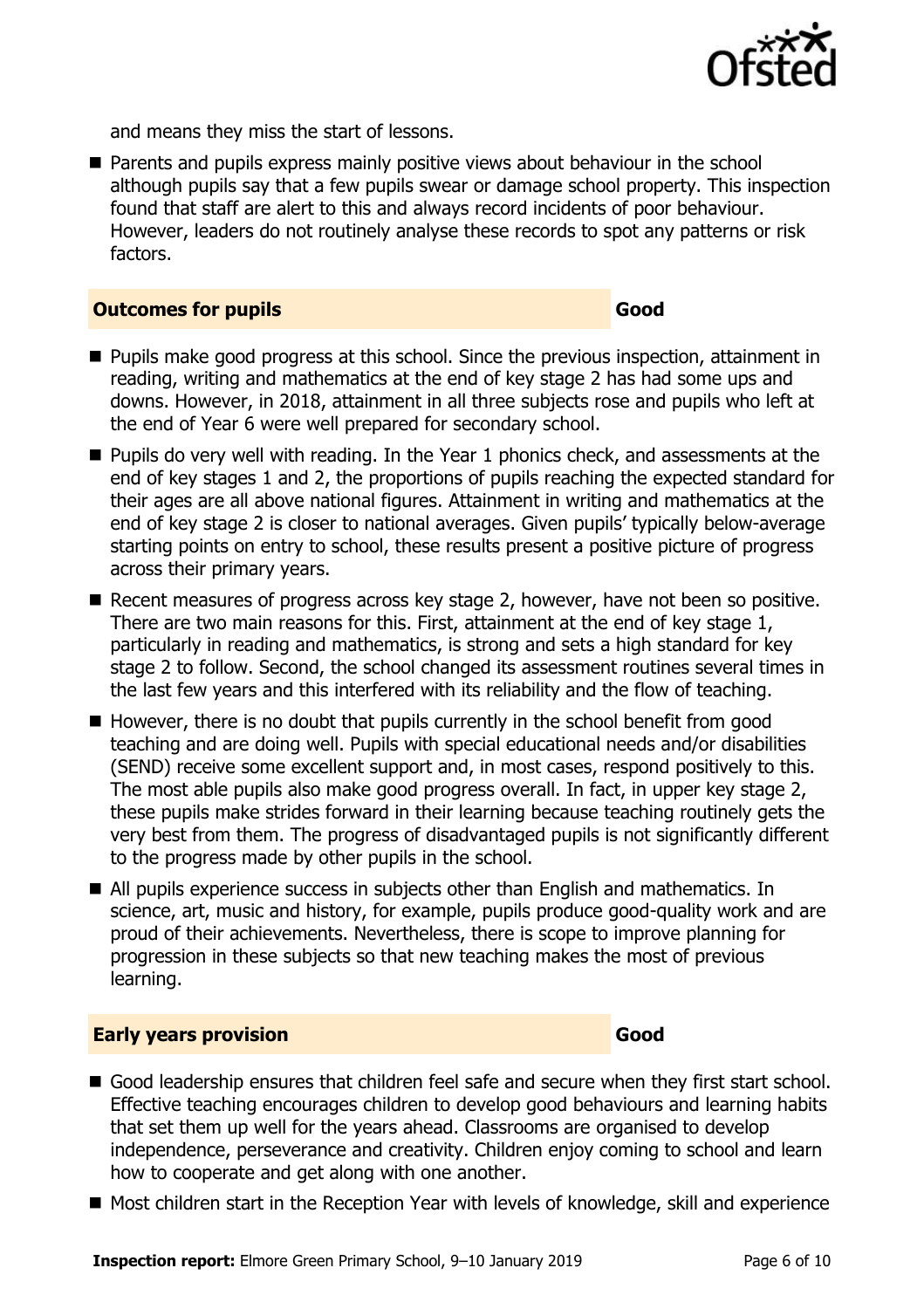

below those typical for their age. Their language, communication and fine motor skills are usually the weakest aspects of their development. In response, the early years team makes sure that classrooms are full of resources and activities that require children to cut, draw, paint, write, and handle different things. This prepares them well for developing their early pencil grip and writing.

- Indeed, this focus on fine motor skills has led to more children reaching the early learning goal for writing. This, in turn, has lifted the proportion of children reaching a good level of development before starting in Year 1. In 2018, for example, two thirds of children were ready for the key stage 1 curriculum when they moved up into Year 1. This is still below the national figure but is a step up from previous years' results and represents good progress during their Reception Year.
- Similarly, early years staff encourage children to talk and develop their vocabulary. During a construction activity, for example, an adult questioned the children about their ideas and prompted them to expand on their answers. Role play areas such as a Fruit and Veg Shop and a Three Bears' Cottage invite creative play and dialogue between children. This is having a positive impact on their progress but, here and there, adults' interactions with children do not give children enough opportunities to speak, question and discuss.
- The early years leader and her team have established positive relationships with parents. Even so, inspectors recognised that the school could do more to inform parents about ways to develop their children's spoken language at home.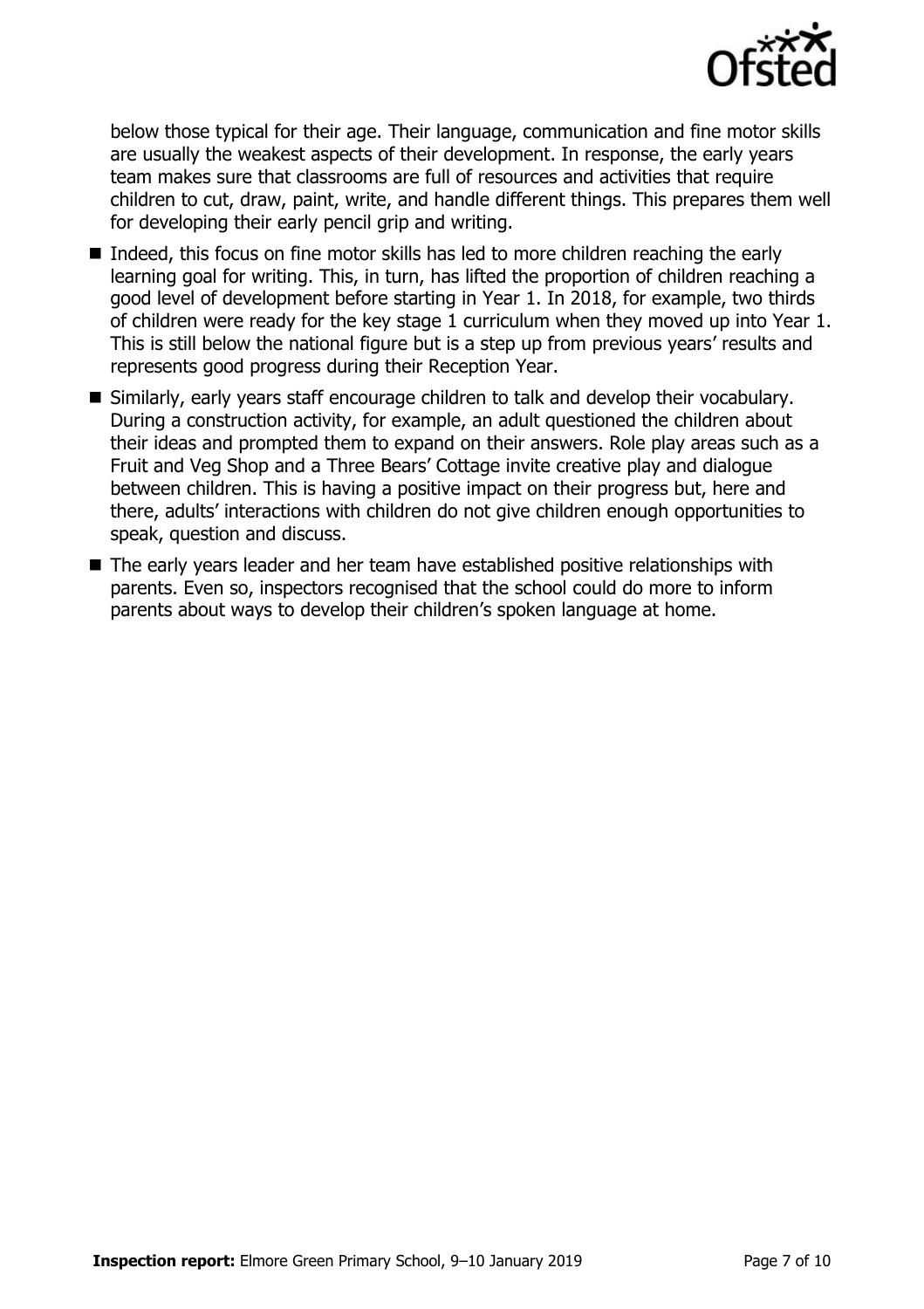

# **School details**

| Unique reference number | 104153   |
|-------------------------|----------|
| Local authority         | Walsall  |
| Inspection number       | 10058652 |

This inspection was carried out under section 8 of the Education Act 2005. The inspection was also deemed a section 5 inspection under the same Act.

| Type of school                      | Primary                             |
|-------------------------------------|-------------------------------------|
| School category                     | Maintained                          |
| Age range of pupils                 | $4$ to $11$                         |
| <b>Gender of pupils</b>             | Mixed                               |
| Number of pupils on the school roll | 318                                 |
| Appropriate authority               | The governing body                  |
| Chair                               | Susan Lemm                          |
| <b>Headteacher</b>                  | Penny Jones                         |
| Telephone number                    | 01922 710 162                       |
| Website                             | www.elmore-green.walsall.sch.uk     |
| Email address                       | postbox@elmore-green.walsall.sch.uk |
| Date of previous inspection         | 19-20 March 2014                    |

### **Information about this school**

- The school is larger than the average-sized primary school.
- Most pupils are White British.
- $\blacksquare$  The proportion of disadvantaged pupils is above the national average.
- The proportion of pupils with SEND is below average overall but the proportion of pupils with education, health and care plans is more than twice the national average.
- The current headteacher was previously the deputy headteacher. She started her headteacher role in January 2019.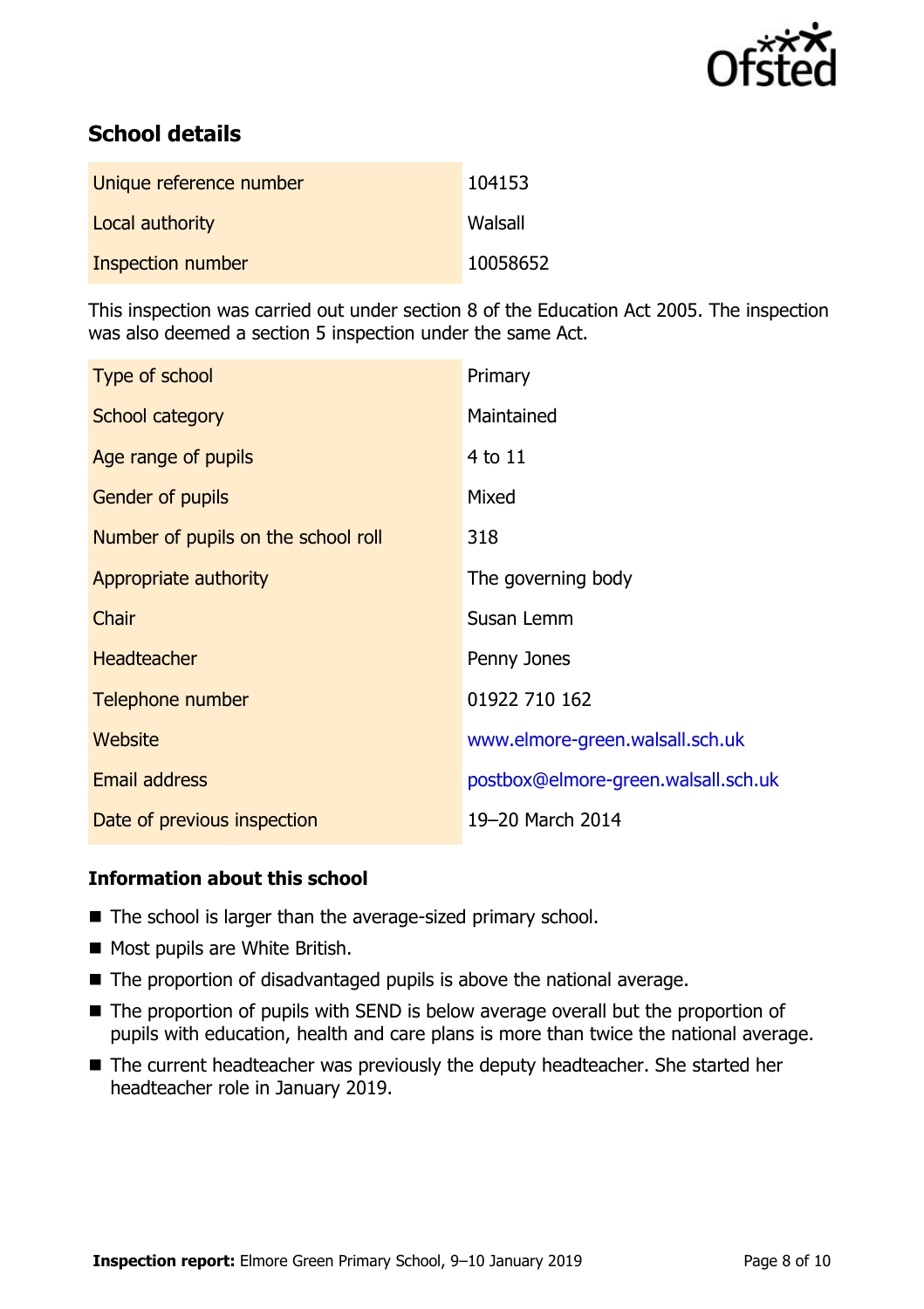

# **Information about this inspection**

- The inspectors observed teaching and learning in all classes. Inspectors also examined pupils' work in books and on display, and considered school test and assessment information.
- Inspectors observed pupils' behaviour and the school's routines at the beginning and end of the school day, in lessons, assembly, at lunch and breaktimes and when pupils were moving about the school site.
- By the end of the inspection, there were 151 recent responses to Ofsted's online questionnaire, Parent View. The inspection team considered these and spoke with parents at the beginning of the school day. In addition, inspectors spoke with pupils, staff, school leaders and governors to gather their views.
- Inspectors examined school documents. These included: information about pupils' achievement, evaluations of the school's performance and several policy statements. Records relating to governance, staff training, special educational needs, early years, behaviour, attendance, punctuality, exclusions, safety, safeguarding and the quality of teaching were also scrutinised. The school's website was also checked.

#### **Inspection team**

| Martin Pye, lead inspector | Her Majesty's Inspector |
|----------------------------|-------------------------|
| <b>Graeme Rudland</b>      | Ofsted Inspector        |
| <b>Michael Onyon</b>       | Ofsted Inspector        |
| <b>Derek Barnes</b>        | Ofsted Inspector        |